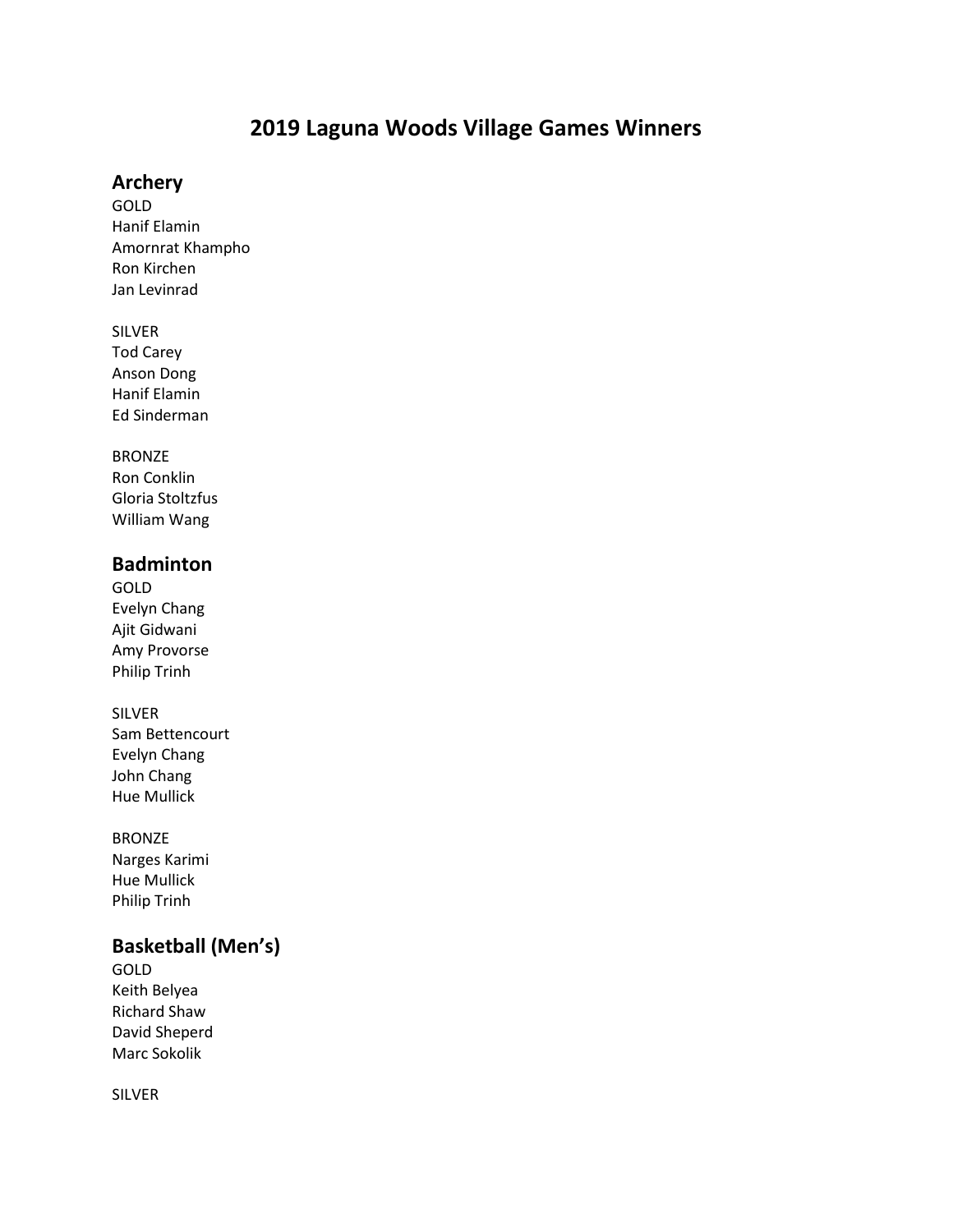Su Bernard Donald Dimaggio Eric Ordway Bobbie Seaton

# BRONZE

Yueh (John) Chang Xiaoguang, Cheng Bobby Hall Percy Mistry

## **Basketball (Women's)**

GOLD Barbara Amico Diane Petersen

SILVER Laura Mistry Debby Springer

# **Billiards (Men's Singles)**

GOLD Dick Anderson Terry Baker Keith Belyea Charlie Oschmann

SILVER Art Auster Robert Scholl R.T. Shaw Tony Williams

BRONZE Nick Bender Robert T. Cunningham Dave Finley Vern Reff

# **Billiards (Mixed Doubles)**

GOLD Dick Anderson Karen Bender Nick Bender Al Levine Gail Minnichello Lara Waller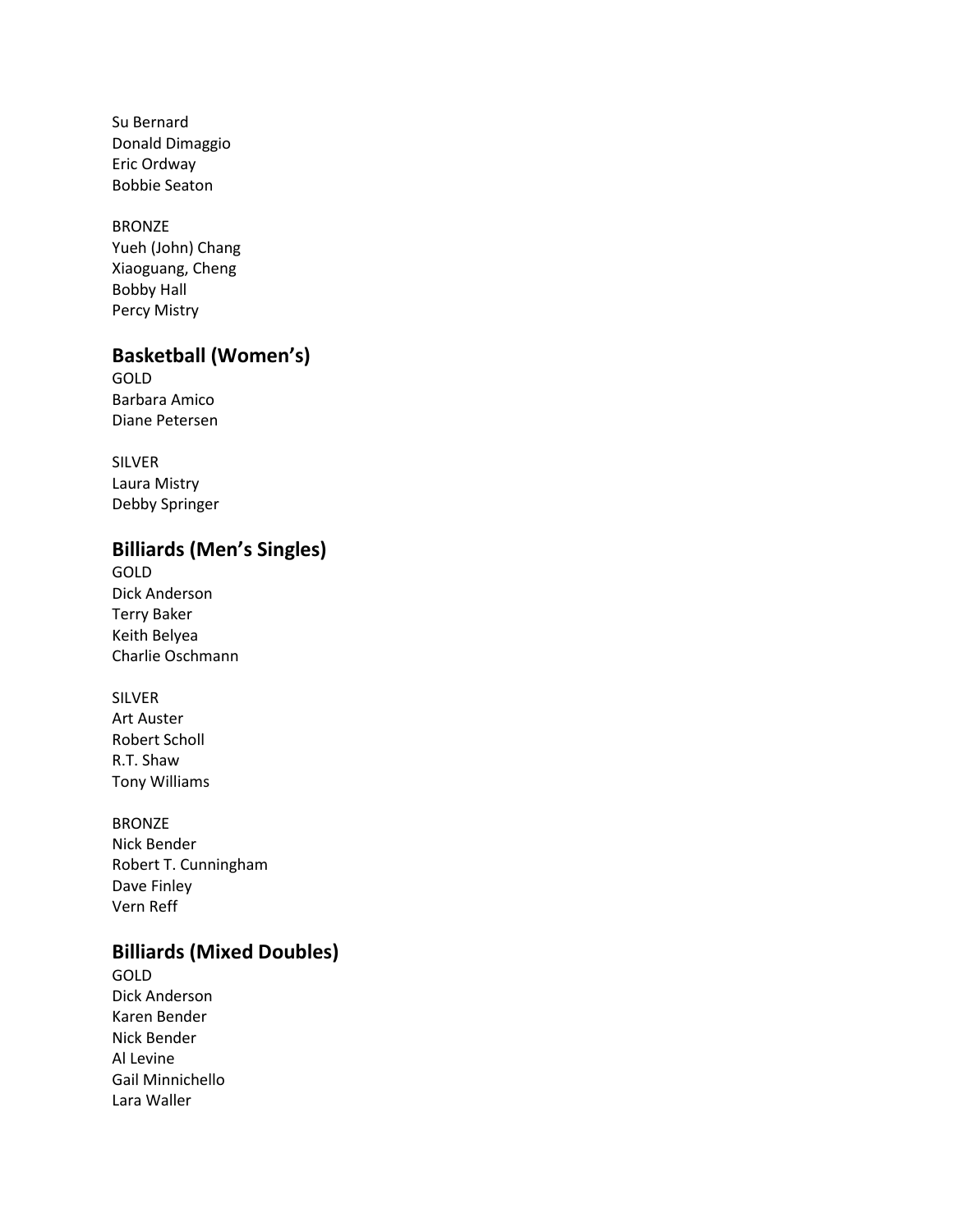SILVER T.B. Nancy Baectal Judy Blando Dave F. Vern Reff Paul Sardina

BRONZE Fred Ellerman Helen Fisk Bill Hemberger Susan Hemberger Gloria S. R.T. Shaw

# **Billiards (Women's)**

GOLD Judy Blando Helen Fisk Gail Minichiello (2) Lara Waller

SILVER Judy Blando Jan Levinrad Gloria Stoltzfus Lara Waller

BRONZE Helen Fisk Julie Millat Gloria Stoltzfus

# **Bocce (Men's Singles)**

GOLD Don DiMaggio

SILVER Joe Camera

BRONZE Ken Phillips

**Bocce (Mixed Doubles)**

GOLD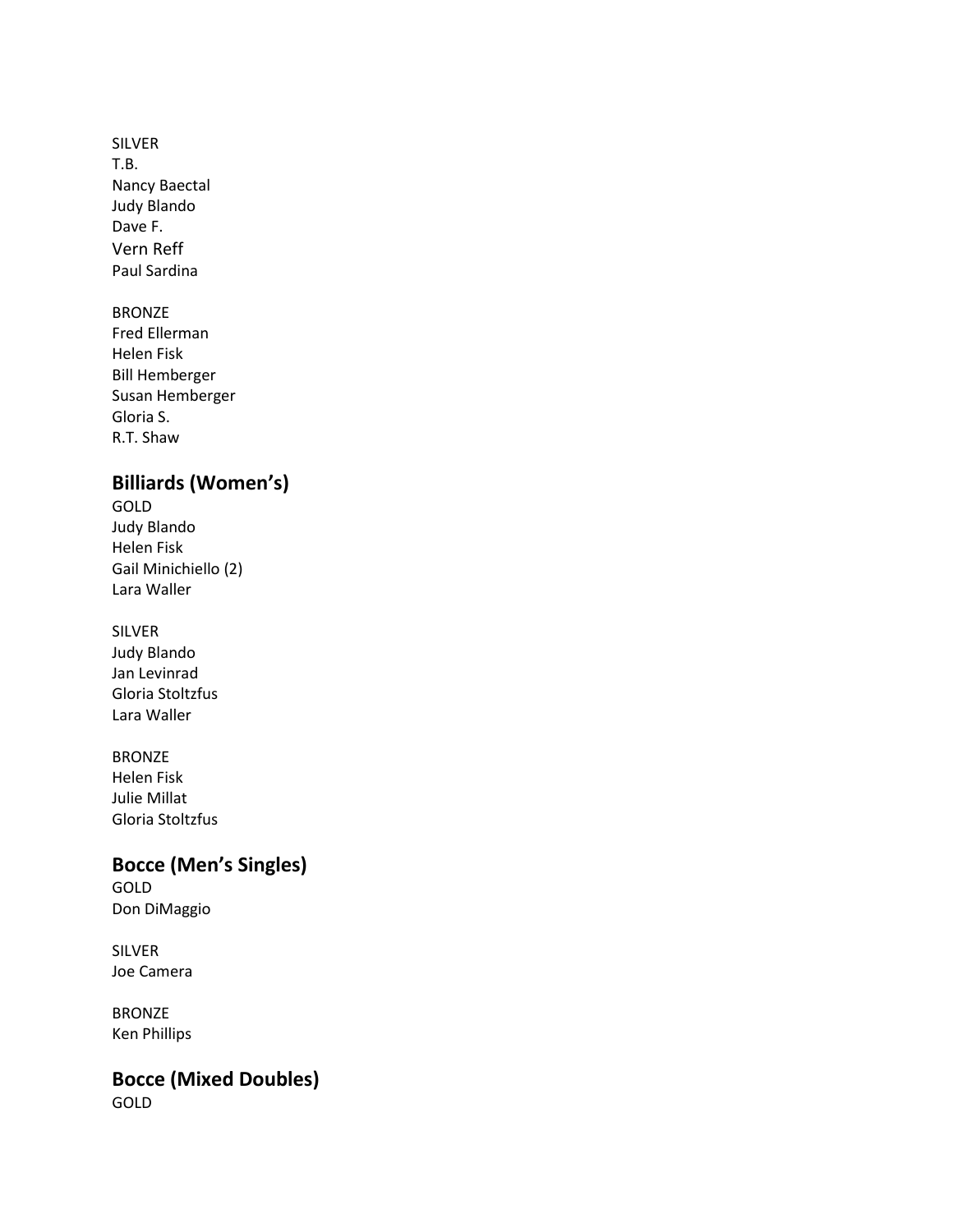Pam Anderson and Ed Pagenkopp

SILVER Pamela and Fred Ellermann

BRONZE Debi and Gary Warren

## **Bocce (Women's Singles)**

GOLD Vicki Robbins

SILVER Irene Jemez

BRONZE Debi Warren

## **Cycling**

GOLD Bob Figeira Oliver Rathlein Arnold Shin Steve Wascher

SILVER Bert DuBois Lorna Strathearn

### BRONZE

Trish Black Grant Carichner John Caulfield Robert Cunningham Stephanie Irving Robert Neighbors Jon Reitz

# **Equestrian (Equitation with "L")**

GOLD Karen Cheek

SILVER Derval C. Walsh

BRONZE Susan Hemberger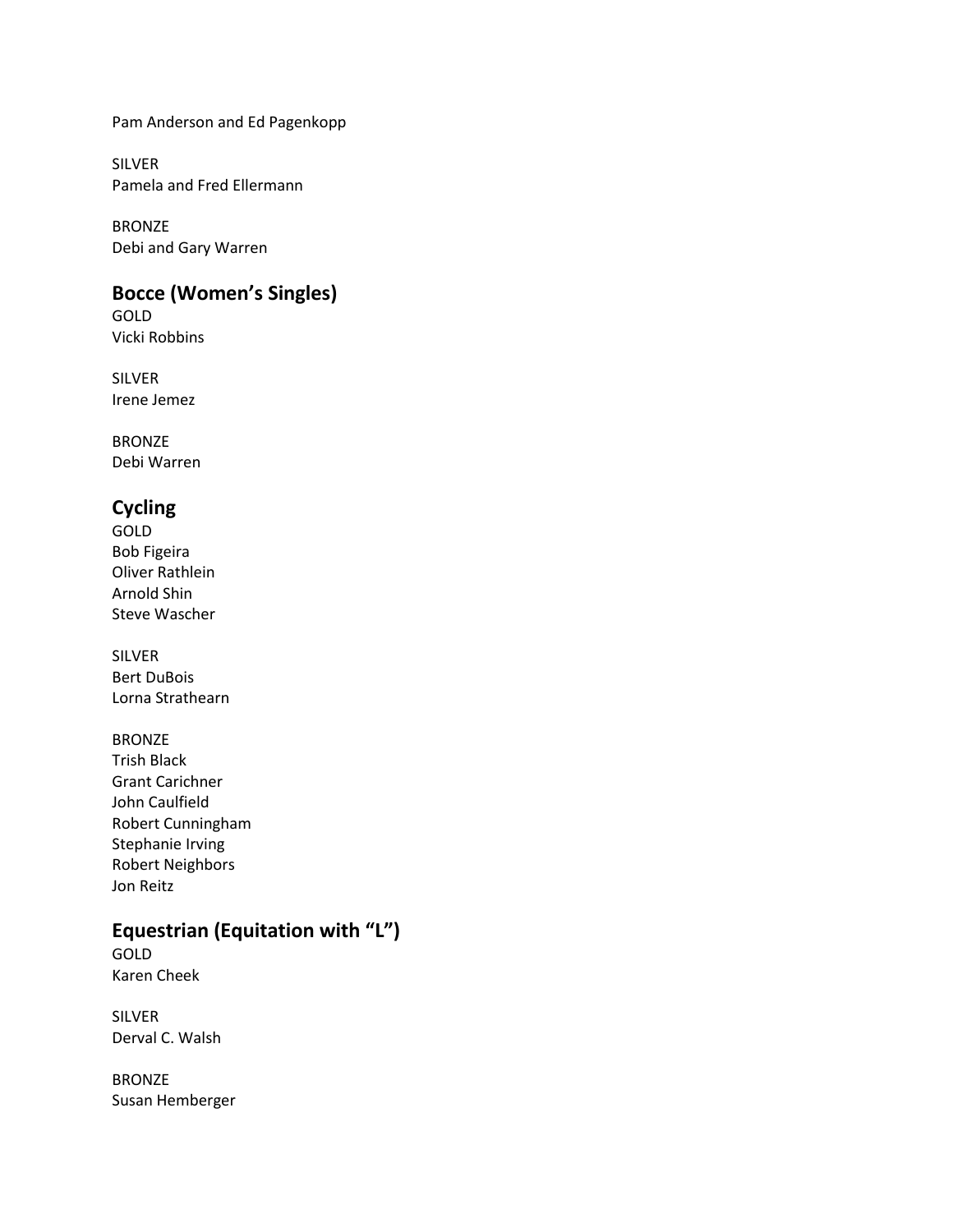## **Equestrian (Pole Bending)**

GOLD Karen Cheek

SILVER Donna Ducette

BRONZE Derval C. Walsh

# **Equestrian (Egg & Spoon)**

GOLD Susan Hemberger

SILVER Derval C. Walsh

BRONZE Karen Cheek

# **Equestrian (Keyhole)**

GOLD Derval C. Walsh

SILVER Donna Ducette

BRONZE Karen Cheek

## **Equestrian (Barrel Racing)**

GOLD Derval C. Walsh

SILVER Donna Ducette

BRONZE Karen Cheek

# **Golf (9 Hole)**

GOLD Robert Cummings Alice Forbes Tina Larson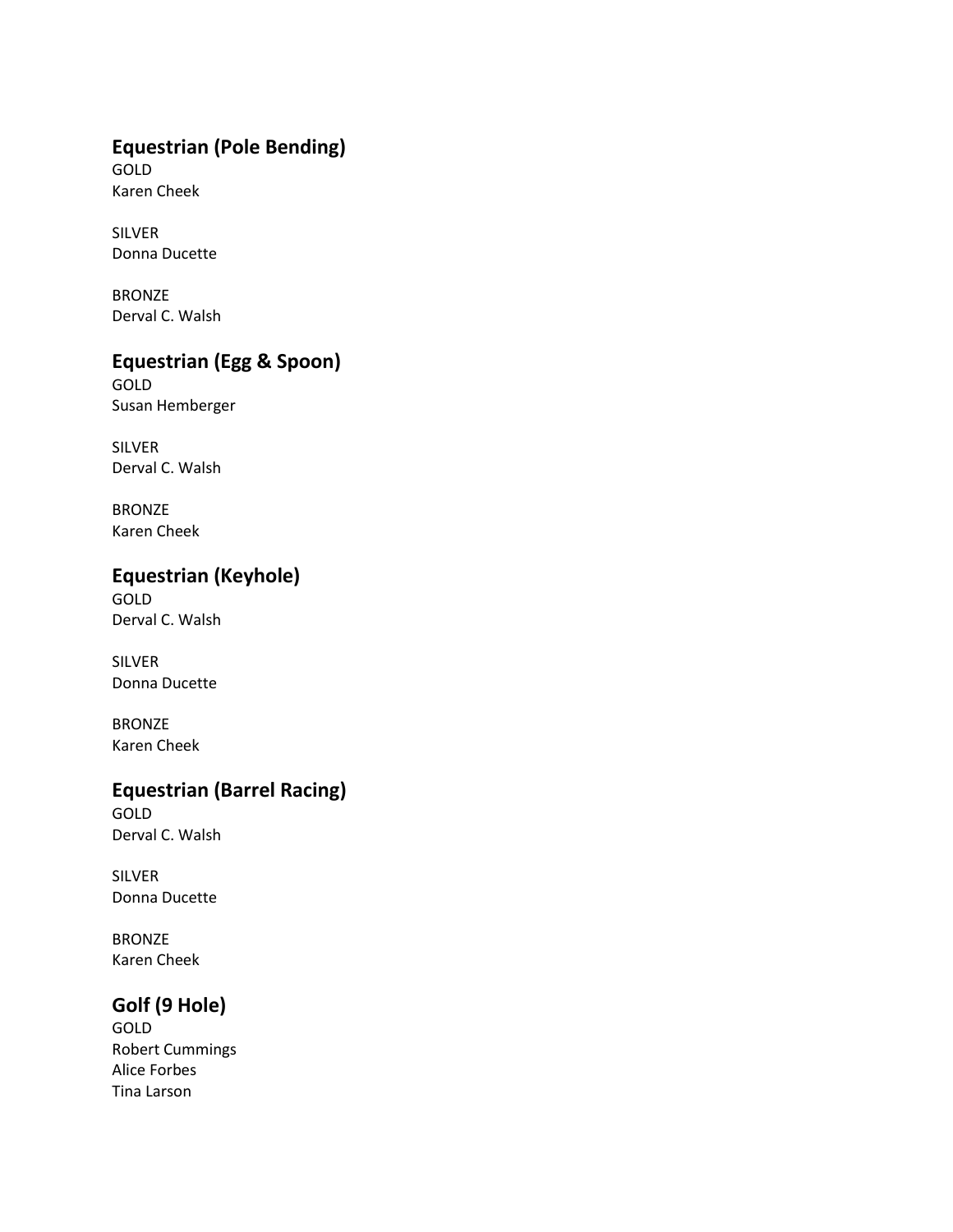Luanne Whitmore Clark Yeager

SILVER Pat Kratsch Bob Mattis Mia Robinson Rojean Shultz Dana Ward

BRONZE Terry Holloway Gary Warren

### **Golf (18 Hole)**

GOLD Eliane Brady Bob Off Rick Renna Mary Stiles

SILVER Vivian Chandramas Elizabeth Halouzka Howard Kowamoto Allen Shirley

BRONZE Greg Corgliano Charlene Dudman Don Stewart

## **Golf (Par 3)**

GOLD Elaine Brady Elizabeth Marks Sam Murad Carol Murphy Garth Small Clark Yeager

SILVER Vivian Chandramas Elizabeth Halouska William Hemberger Geral Lublum Bob Off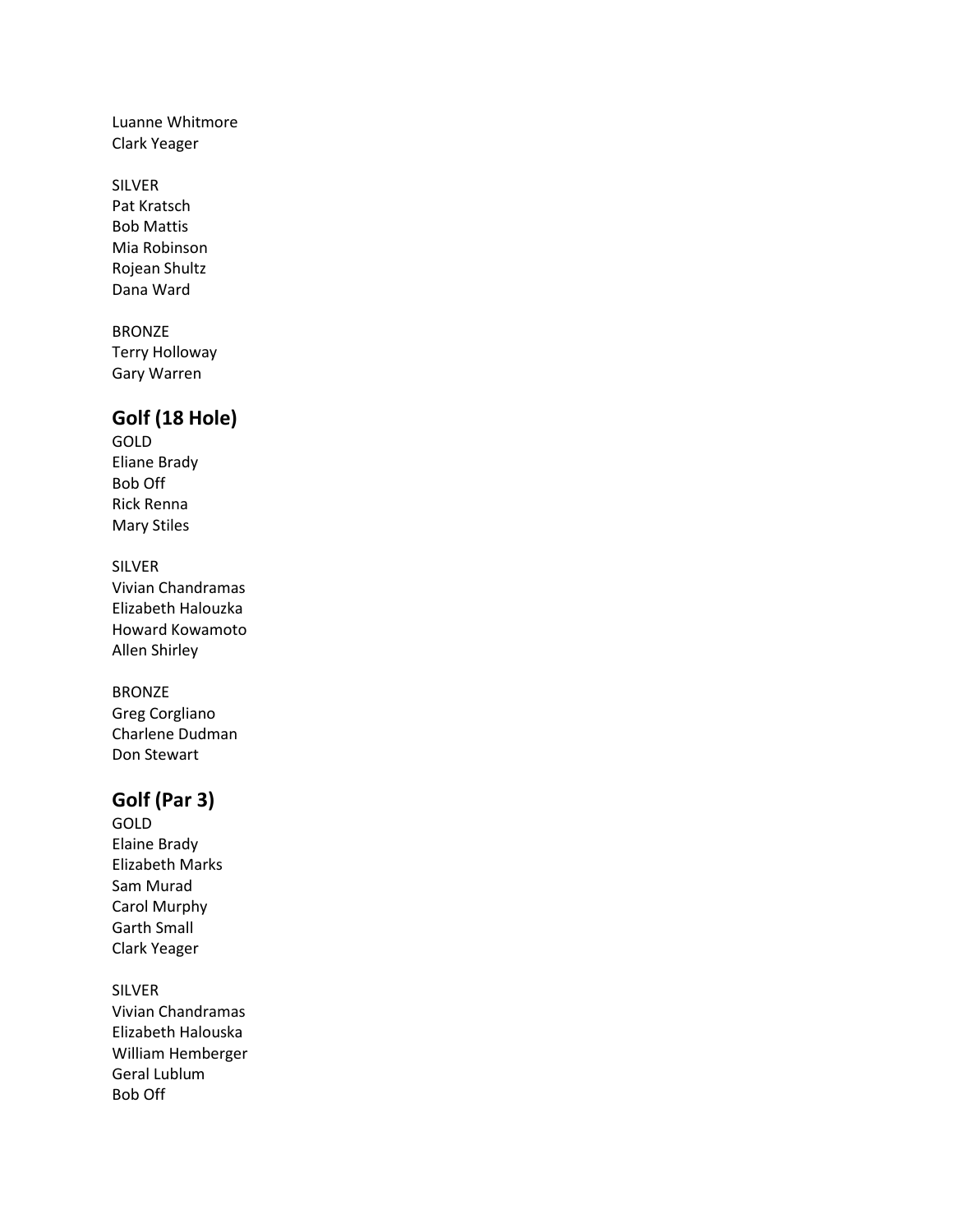Mia Robinson

BRONZE Julie Millat John Frankel Ricka Renna Mary Stiles Luann Whitmore

# **Lawn Bowling (Men's Pairs)**

GOLD Bob Gervase and Les Cantin

SILVER Wayne Helmer and Larry Gutwill

BRONZE John McRoberts and Don Larson

### **Lawn Bowling (Women's Singles)**

GOLD Tina Larson

SILVER Jeannie LeRoy

BRONZE Carol Kangas

### **Lawn Bowling (Men's Singles 55 to 69)**

GOLD Al DeSantis

SILVER Bob Gervase

## **Lawn Bowling (Men's Singles 70 to 79)**

GOLD Frank DelPonte

SILVER Don Larson

### **Lawn Bowling (Men's Singles 80 to 99)**

GOLD Wayne Helmer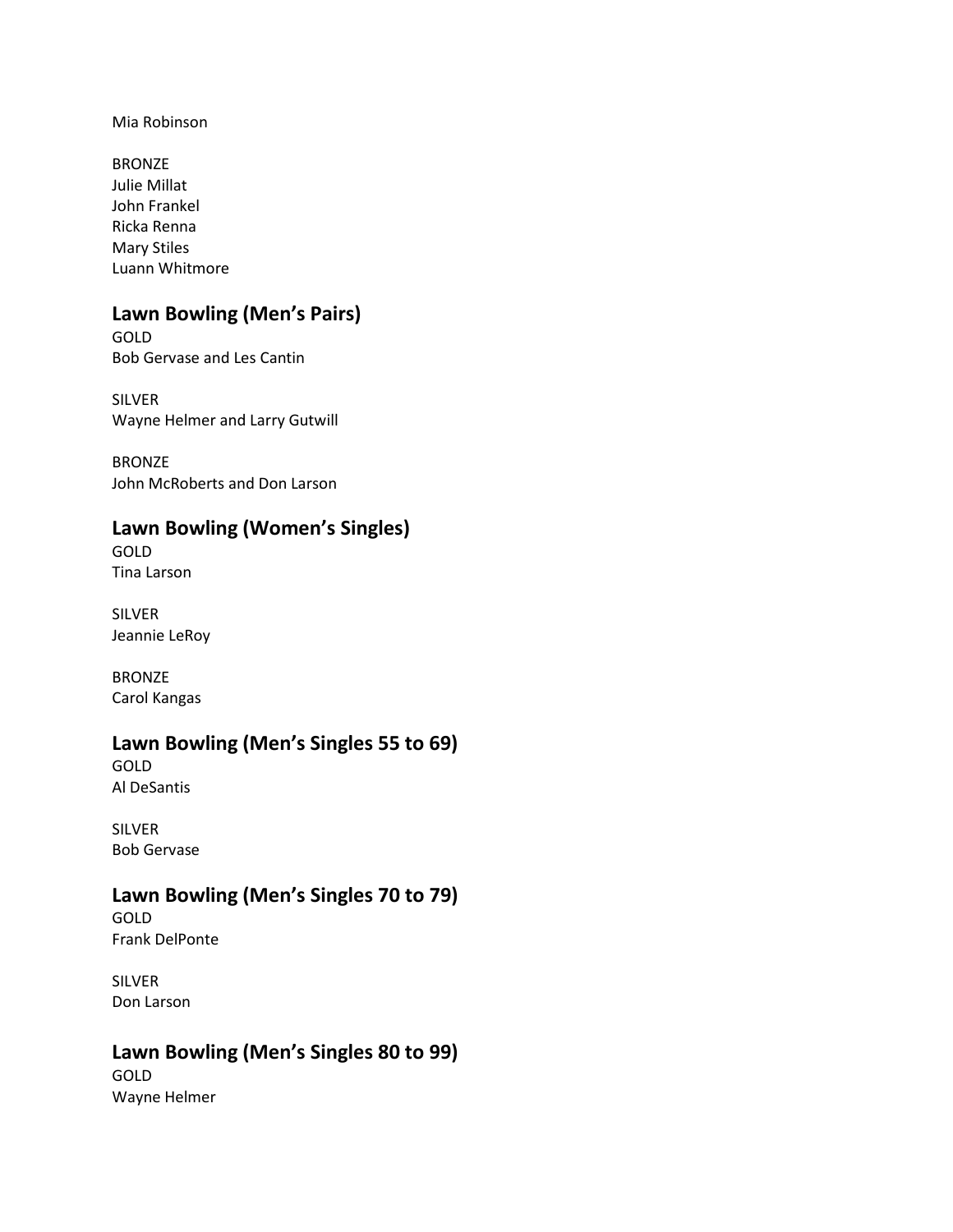SILVER Clyde Cicotte

BRONZE Bert Lehman

### **Paddle Tennis**

GOLD Susie Buckman Andy Cmiel Cora Davis (2) Paulo Dimiziani Joe Fitzekam (3) Suzanne Frank Allen Galera Bobby Hall Morn Khampho Ed Malpass Julie Mirror Allice Pan (2) Bobbie Seaton Amy Sexsmith Ed Sinderman Randy Smith (2) Karen Westrich

#### SILVER

Pat Anderson Chris Bazakas Trish Black Harold Boulanger Paulo Dimiziani Jackie Fox Suzanne Frank Henrietta Gunadi Steven Hall (3) Rob Henry (2) Diana Howard (3) Ed Malpass Fran Ozeki (2) Greg Patti Ed Sinderman Randy Smith Bernie Su Doug Tummond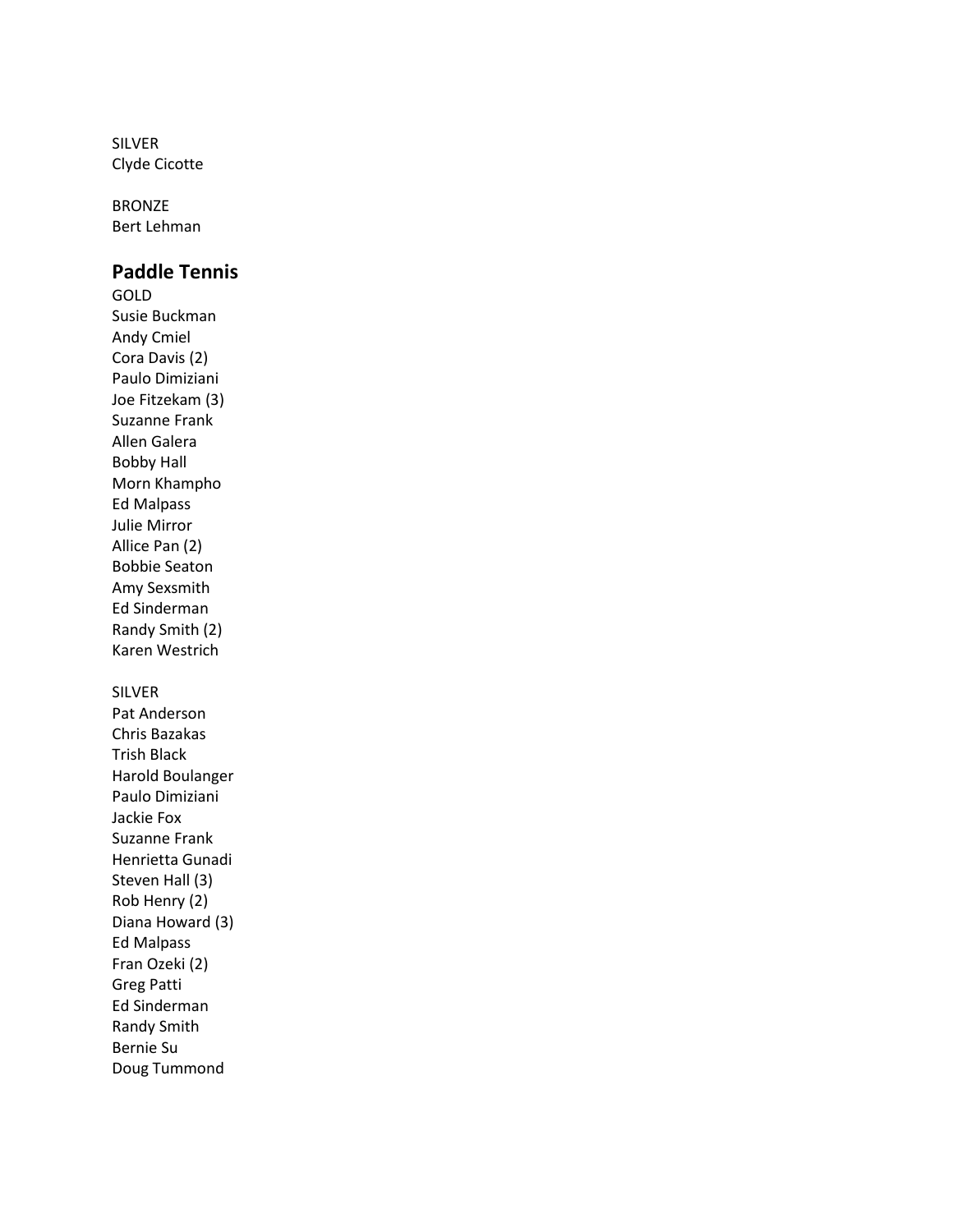#### BRONZE

Pat Anderson Ed Bauman Trish Black Jackie Fox Ajit Gidwani Roy Higa (2) Allice Pan John Li Julie Mangino Kathy Miles Fran Ozeki Greg Patti (2) Ed Sinderman Randy Smith Bernie Su

### **Petanque**

GOLD Andree Fitzekam Jeannette Suh Jean Pierre Suh Gary Warren (2)

#### SILVER

Pam Anderson Joe Camera Carrie Cheeks Andree Fitzekam Gloria Stoltzfus

BRONZE John Camera Carrie Cheeks Arne Hook T.L. Nguyen

### **Pickleball (Indoor)**

GOLD Judy Blando Chris Chon Allan Galera Chris Kassebaum Morn Khampho Vitaly Likakh Susie Pak Bobbie Seaton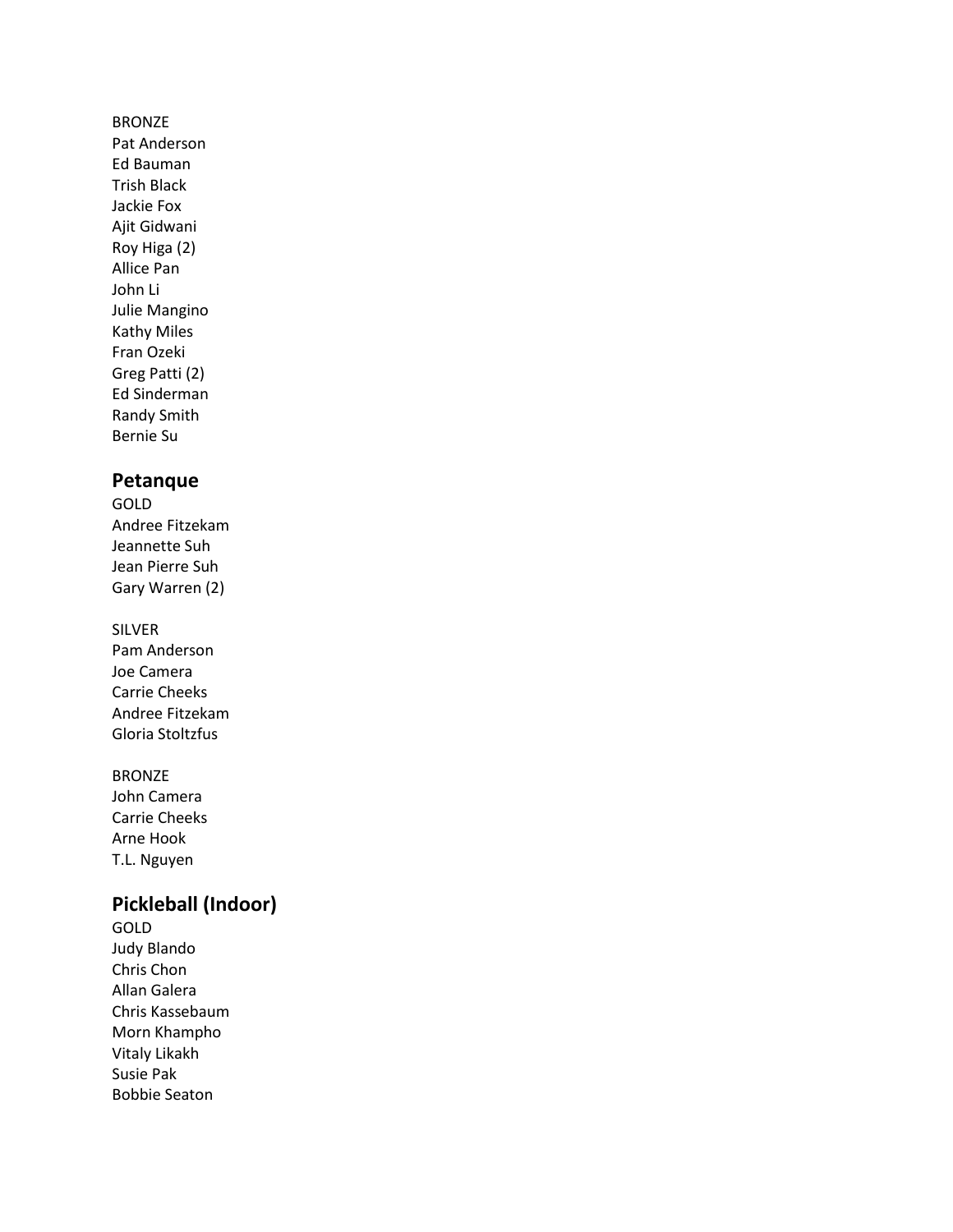Bryan Shoup Debby Springer Susie Swain

#### SILVER

Cora Davis Joe Franklin Ray Gosselin Morn Khampho Nadine LeVier Vitaly Likakh Eric Ordway Allice Pan Dick Savage Steve Savage Susie Swain

#### BRONZE

Elaine Brady Nancy Brown (2) Chris Chon Jan Conklin Reza Karimi Larry Liguori Betsy Moore Paul Scardina Bryan Shoup Don Thomas

### **Pickleball (Outdoor)**

GOLD Jan Conklin Ron Conklin Joe Fitzekam Suzanne Frank Allan Galera Roy Higa Vitaly Likakh (2) Betsy Moore Julie Morrow Allice Pan Bryan Shoup (2) Randy Smith Debby Springer Susie Swain

SILVER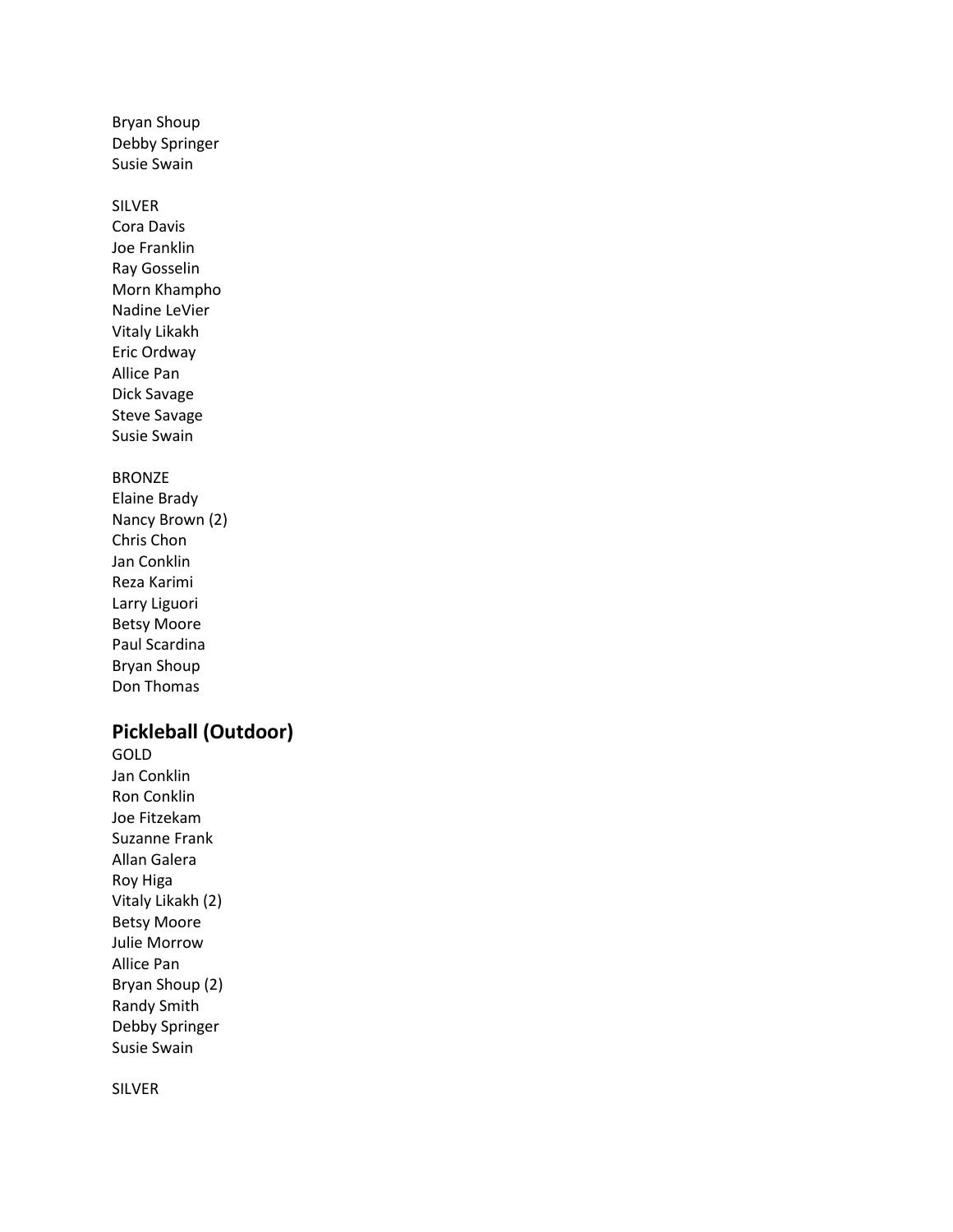### Grant Carichner Andy Cmiel (2) Greg Corigliano Cora Davis (2) Bob Hall Roy Higa Diana Hunter Morn Khampho Larry Liguori Carol Murphy Fran Ozeki Bobbie Seaton Susie Swain John Wright

#### BRONZE

Judy Blando Nancy Brown Jan Carson Greg Corigliano Bill Ebin Joe Franklin Ajit Gidwani Ray Glsselin Bob Hall Pam Larson Nadine Le Vier Larry Liguori Jackie Martin Robert Neighbors Ed Postal Debby Springer

### **Poker**

GOLD Joe Camera Pamela Ellermann Neville Ginsberg Susan Hemberger

SILVER Nick Bender Terry Holloway Tana Mares

BRONZE Terry Baker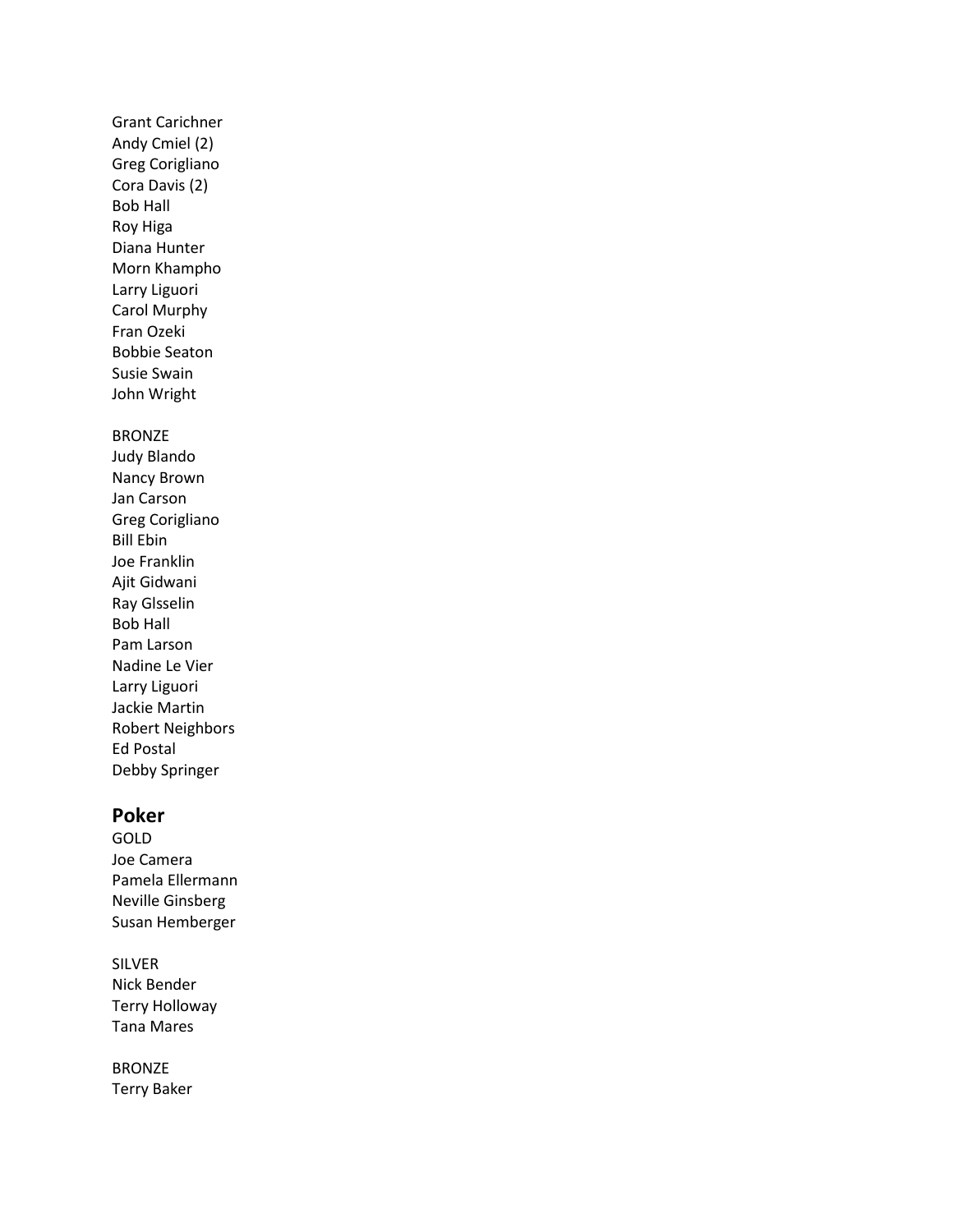Nancy Reff (2) Kenneth Simonson

## **Progressive Bridge (North-South)**

GOLD Rosemary Pratt and Rosemary Nelson

SILVER Terry Holloway and Darrell Clausen

BRONZE Rose Bazakes and Greta Shewan

### **Progressive Bridge (East-West)**

GOLD Lois Fridlund and Al Chesavage

SILVER Judy Anda and Edith Stefel

BRONZE Heather Cook and Joan Peters

### **Shuffleboard**

GOLD Tom Baker Jo Boss Ruth Caskey (2) Doug Edwards Helen Fisk (2) Richard Fumanti (2) Sheila Kirker Doris Helwig Alvin Koch Harvey Miller John Moran (2) Bob Plis Ed Schluntz Arlene Zecca

### SILVER

Tom Baker Jo Boss Doug Edwards Doris Helwig Betty Kellogg (2) Alvin Koch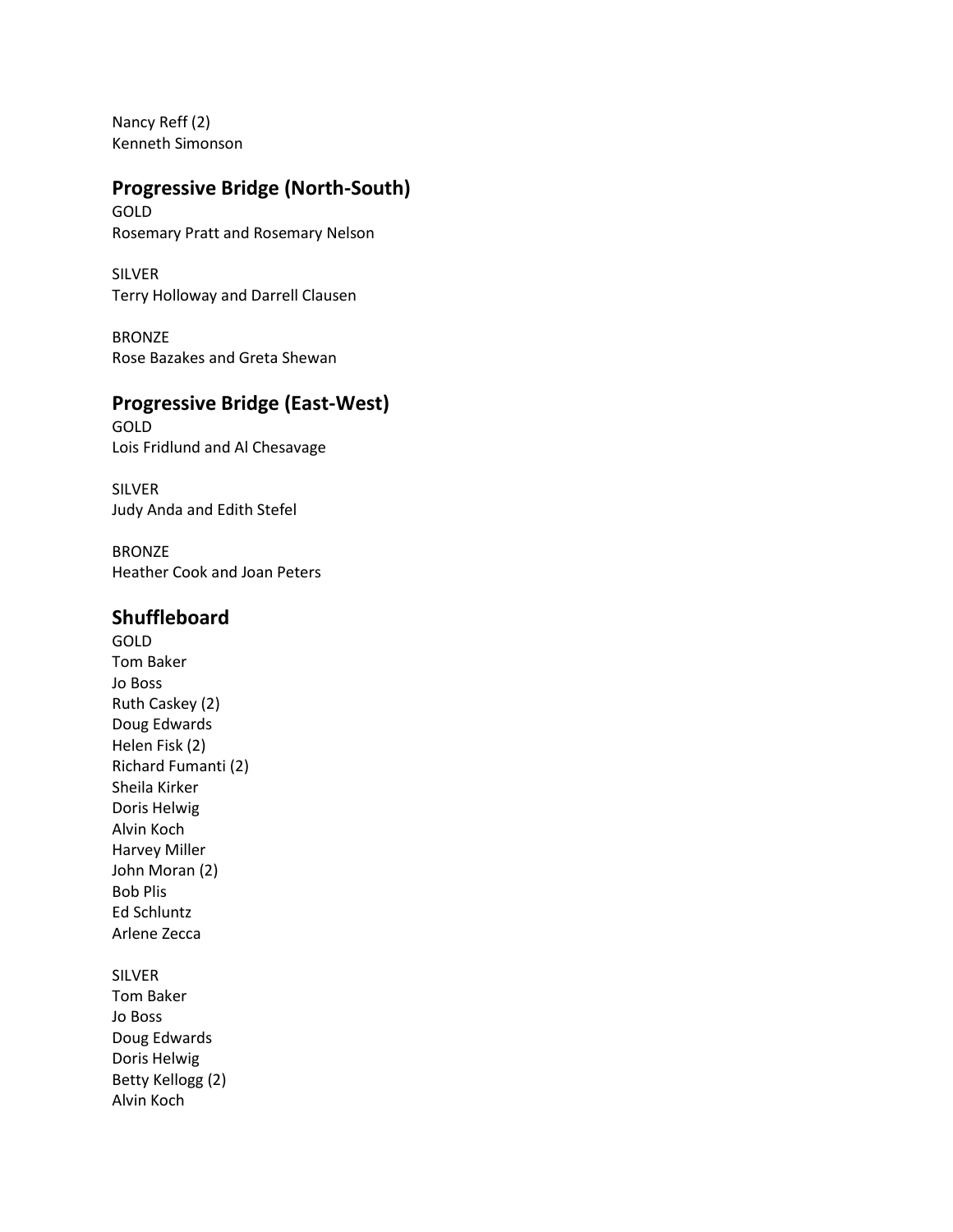Harvey Miller Bob Plis Eileen Racklin Nancy Reff Vern Reff Ed Schluntz Ken Simonson (2) Gloria Stalty Fur (2) Arlene Zecca

### **Softball**

GOLD Russ Kruce Julio Mendez James Rohrs

SILVER Bert Dubois Bill Grossfield Deborah Long Percy Mistry Tom Pauhl James Rohrs

#### BRONZE

Nick Bender Sam Bettancourt Phil Doran Jerry Jones Danny Laguna Sheila Morris Refugio Portela David Shepard

### **Swimming**

GOLD Scott Ehrich Marie Fitzgerald (3) Elizabeth Halouzka (5) Paul Kratzer (4) Jan Levinrad (4) John Li (3) Vitaly Likakh (4) Don McIntosh (3) John Paridon (2) Don Stewart (3)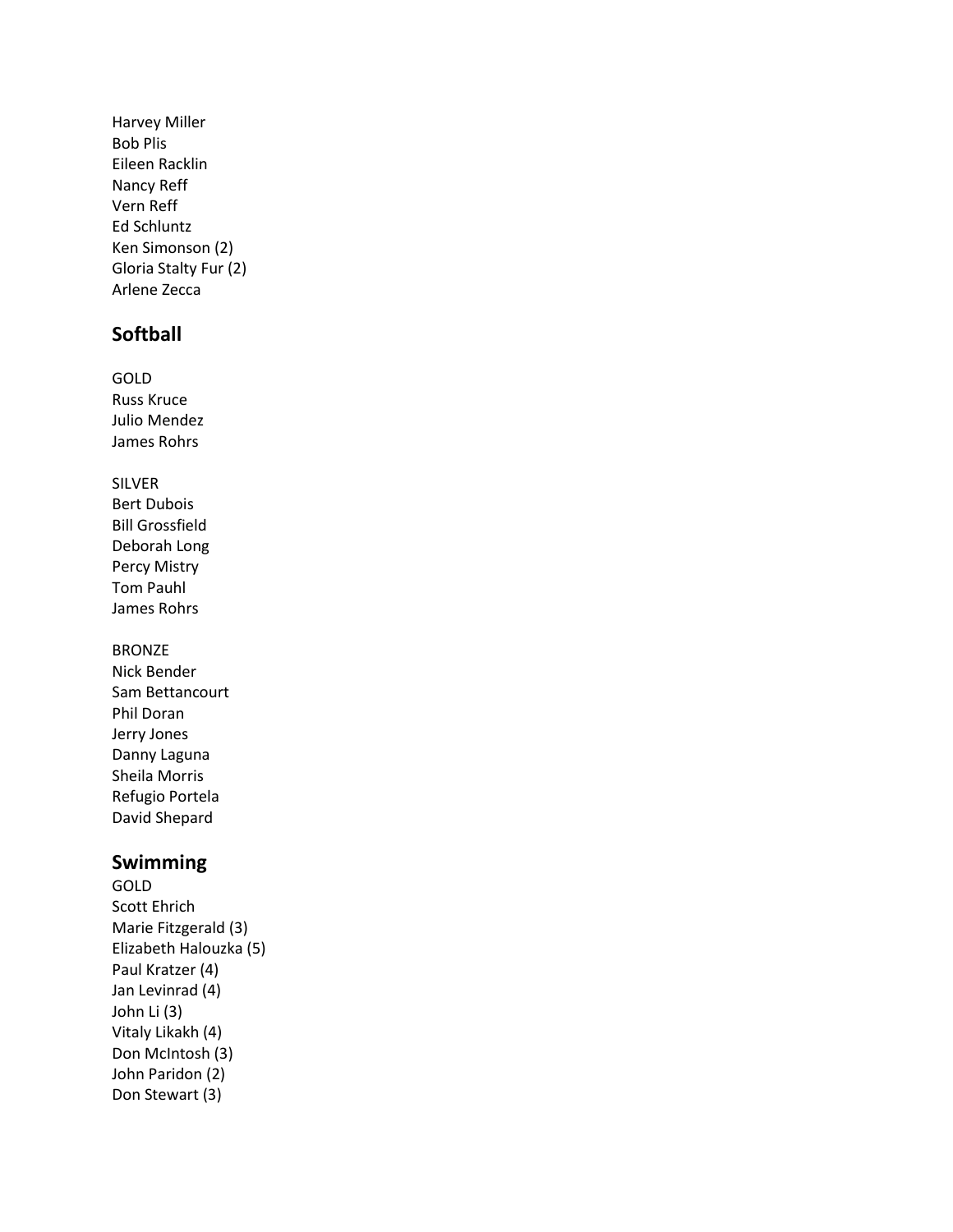#### Dana Ward (2)

#### SILVER

Reed Archambault (2) Scott Ehrich (4) Marie Fitzgerald (2) Elizabeth Halouzka (3) Jan Levinrad John Li Vitaly Likakh Don McIntosh John Paridon (4) Harold "Jim" Quigley Dana Ward

#### BRONZE

Reed Archambault (2) Vitaly Likakh (3) John Paridon Harold "Jim" Quigley

### **Table Tennis**

GOLD Janine Bolchazy Joe Chang James Chen Melody Chen Ashley Cheng Shaw Cheng (2) David Dai Frank Fu (2) Sharon Han Karlo Kis (2) Ku Kuna Qiyi Ma Peter Mok (2) Chun Niu Nick Parvaneh (2) Jennifer Tung (2) Julia Wang Tom Warfel

#### SILVER

Ingemar Ahlberg Helen Chen Melody Chen Ingrid Chi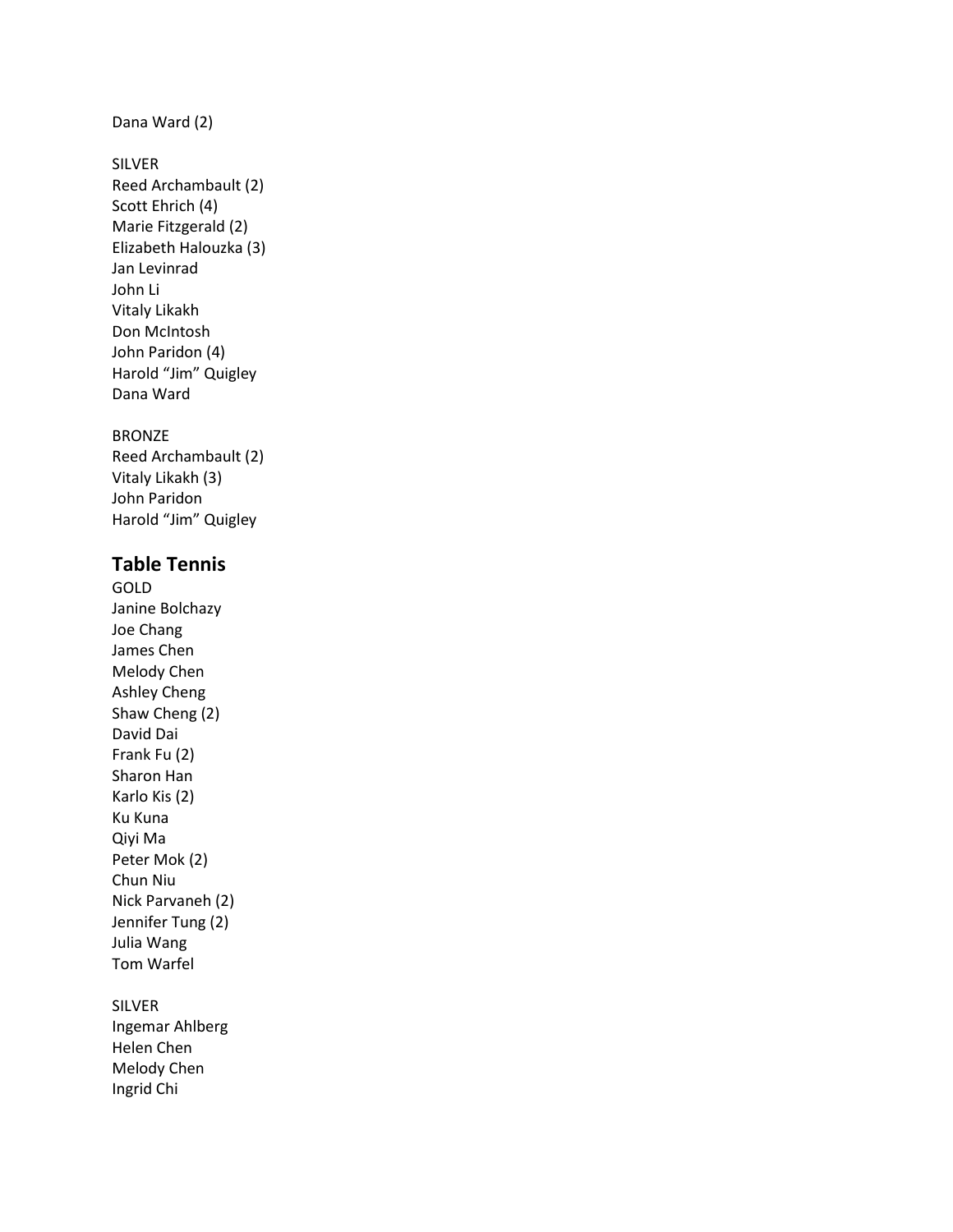Jennifer Tung Daren Fan Frank Fu Mansour Hajilou Ku Kuna (2) Lydia Kuna John Li Oliver Lin (2) Wayne Liu (2) Sumiko McCauley Vicki Robbins Artie Rosenstein Sam Tam Ron Taylor (2) Luke Wang Tom Warfel

#### BRONZE

Manuel Armendariz Janine Bolchazy Joe Chang (2) Helen Chen Ashley Cheng Simon Cheng David Dai (2) James Gitlin Mansour Hajilou Sharon Han (2) Karlo Kis Oliver Lin John Lovett Sumiko McCauley Peter Mok Mabel Tam Ron Taylor Tom Warfel Robbie Weaver (2) Moyra Woodward

### **Target Shooting**

GOLD Verity Jones Rozalia Kholev (2) Ron Kirchen Ray La Belle (2)

SILVER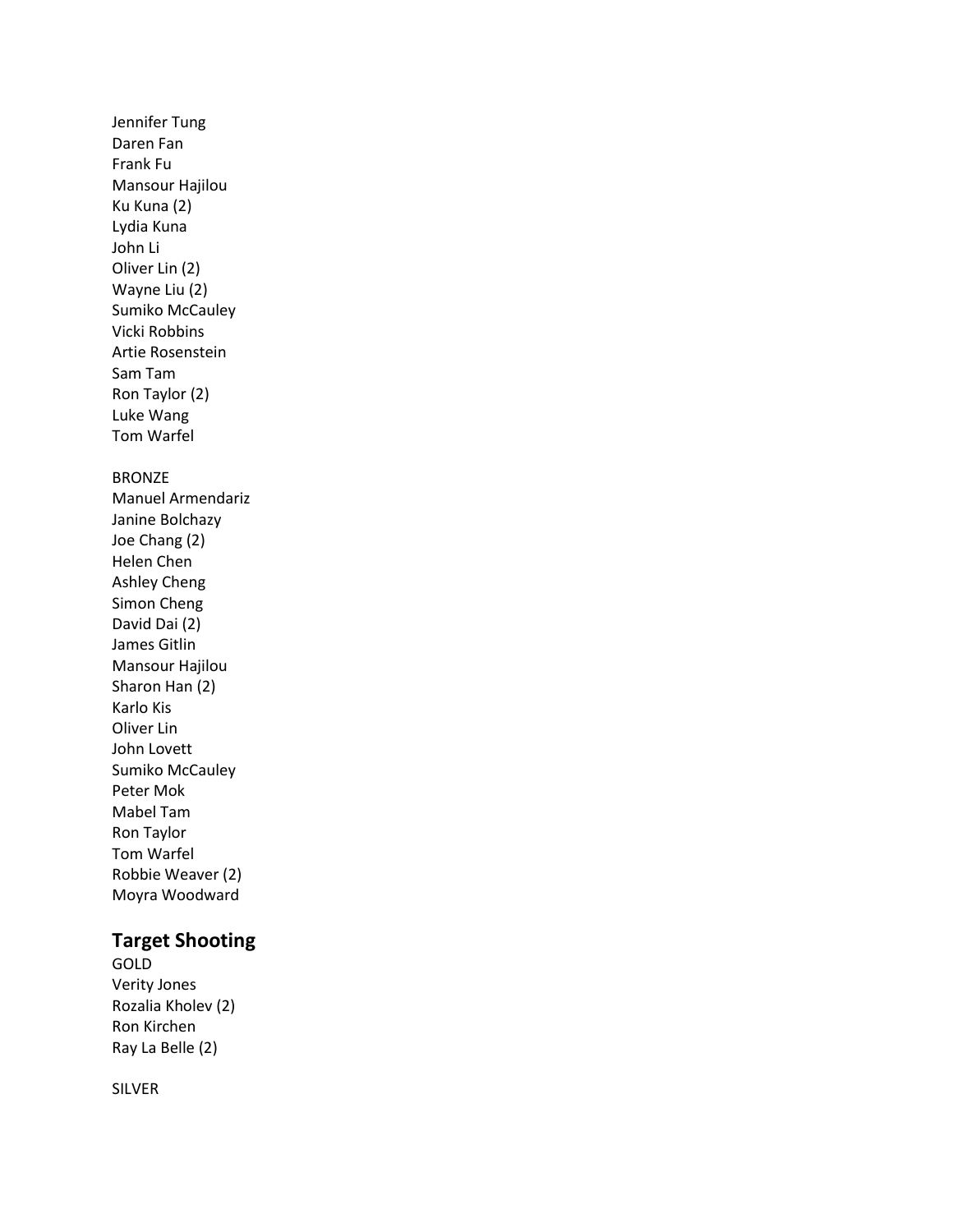Sam Barone Charles Ryan

BRONZE Vitaly Likakh

### **Tennis**

GOLD Sigrid Anderson Ninette Arnold (2) Joe Bergeon Jim Brauer Ned Buckman (2) Susie Buckman Roger Dunbar Dave Frisone Allan Galera Elizabeth Halouzka Dennis Hannan Richard Haskell Steve Koh Penny Kratzer Walter Lafayette Bian Liem Peter Liu Elizabeth Marks (2) Kim Meza Suzy Pak Jim Quigley Alan Steinhart Marylou Tibbs Joe Wida (2)

#### SILVER

Sam Barone Ricardo Ciraian Peter Cho Roger Dunbar Steve Dworet Scott Ehrlick Ed Elwell Nancy Endelstein Art Feldra Suzanne Frank (2) Dennis Hannan Robert Henry Heidi Kruger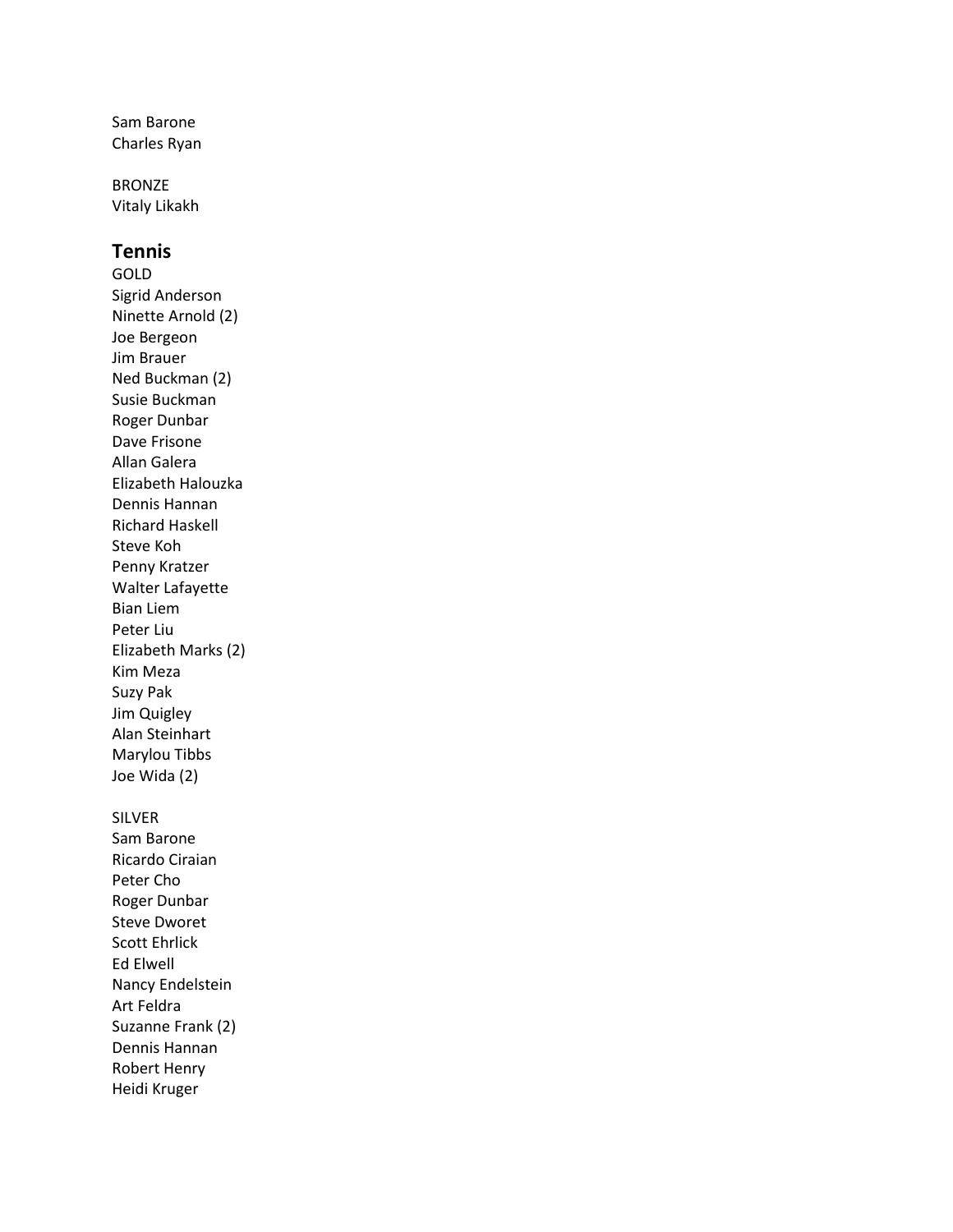Larry Leang Kim Meza Fran Ozeki (2) Bob Schwartz Bobby Seaton Allen Shirley Diann Shirley Ed Tao Joe Wida

#### BRONZE

Pat Anderson (2) Ed Bauman Trish Black Harold Boulanger Steve Dworet Scott Ehrlick Carol Gaudette Pat Giarrusso Joanie Gonzales Lee Hakala Robert Henry Penny Kratzer Larry Leang Peter Liu Charlene Shirley Bernard Su Barry Tan Suzanne Wyman

## **Volleyball (Advanced)**

- GOLD Sam Bettencourt Jan Conklin Ron Conklin Dan Florez Jim Rad (Khosravirad) Kevin Twombly
- SILVER Chris Kassebaum Eric Ordway Pradeep-Peter Saxena Randy Smith Kat (Sujitta) Sunarak Dana Ward